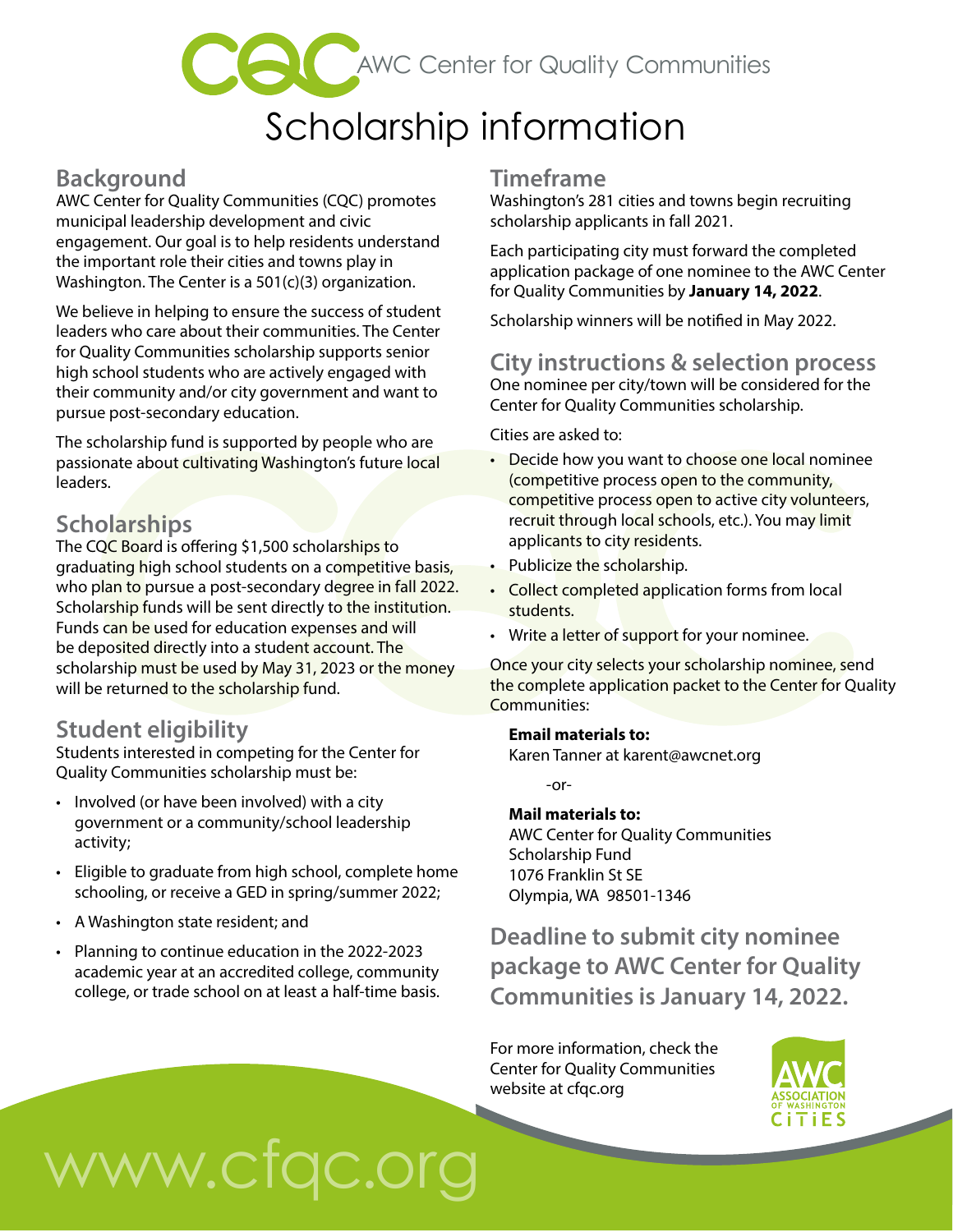

## 2022 scholarship application

The AWC Center for Quality Communities (CQC) is offering \$1,500 scholarships to graduating high school students on a competitive basis. At the discretion of the CQC Board, up to two scholarships may be awarded to past CQC scholarship recipients who are continuing their education. Please **type** or **print**. Illegible or incomplete applications will be returned.\*

٦

|                 | First name:                                                                            |                                                                                                                                                                           | Last name: |      |                                    |      |  |
|-----------------|----------------------------------------------------------------------------------------|---------------------------------------------------------------------------------------------------------------------------------------------------------------------------|------------|------|------------------------------------|------|--|
|                 | Mailing address<br>Street/P.O. Box:                                                    |                                                                                                                                                                           |            |      |                                    |      |  |
|                 | City:                                                                                  |                                                                                                                                                                           | State:     | Zip: |                                    |      |  |
|                 | Best phone number to reach you:                                                        |                                                                                                                                                                           | Email:     |      |                                    |      |  |
|                 | Current high school:                                                                   |                                                                                                                                                                           |            |      | Number of years attended           |      |  |
|                 | If home-schooled, please check box:                                                    |                                                                                                                                                                           |            |      |                                    |      |  |
|                 | If GED, please indicate date received:                                                 |                                                                                                                                                                           |            |      |                                    |      |  |
|                 |                                                                                        | Have you been accepted into an accredited post-secondary program or<br>college for the fall of 2022 as of this submission?<br>If yes, please provide institution name(s): |            | Yes  | $\overline{\mathsf{No}}$           |      |  |
|                 |                                                                                        | If not, please indicate the name of the institution(s) you plan to attend:                                                                                                |            |      |                                    |      |  |
|                 | Proof of student enrollment from the school is required prior to the release of funds. |                                                                                                                                                                           |            |      |                                    |      |  |
|                 |                                                                                        |                                                                                                                                                                           |            |      |                                    |      |  |
|                 |                                                                                        | Contact information of parent(s) or legal guardian(s)                                                                                                                     |            |      |                                    |      |  |
|                 | Name(s):                                                                               |                                                                                                                                                                           |            |      |                                    |      |  |
|                 | Address:                                                                               |                                                                                                                                                                           |            |      |                                    |      |  |
| $\mathbf{r}$ of | City:                                                                                  | State:                                                                                                                                                                    | Zip:       |      |                                    |      |  |
|                 | Primary phone:                                                                         |                                                                                                                                                                           |            |      |                                    |      |  |
|                 | Email address:                                                                         |                                                                                                                                                                           |            |      |                                    |      |  |
|                 | *Subject to change.                                                                    | Number of scholarships and award amount will be posted by 11/19/2021.                                                                                                     |            |      | Continue application $\rightarrow$ | TIES |  |
|                 |                                                                                        | www.cfgc.org                                                                                                                                                              |            |      |                                    |      |  |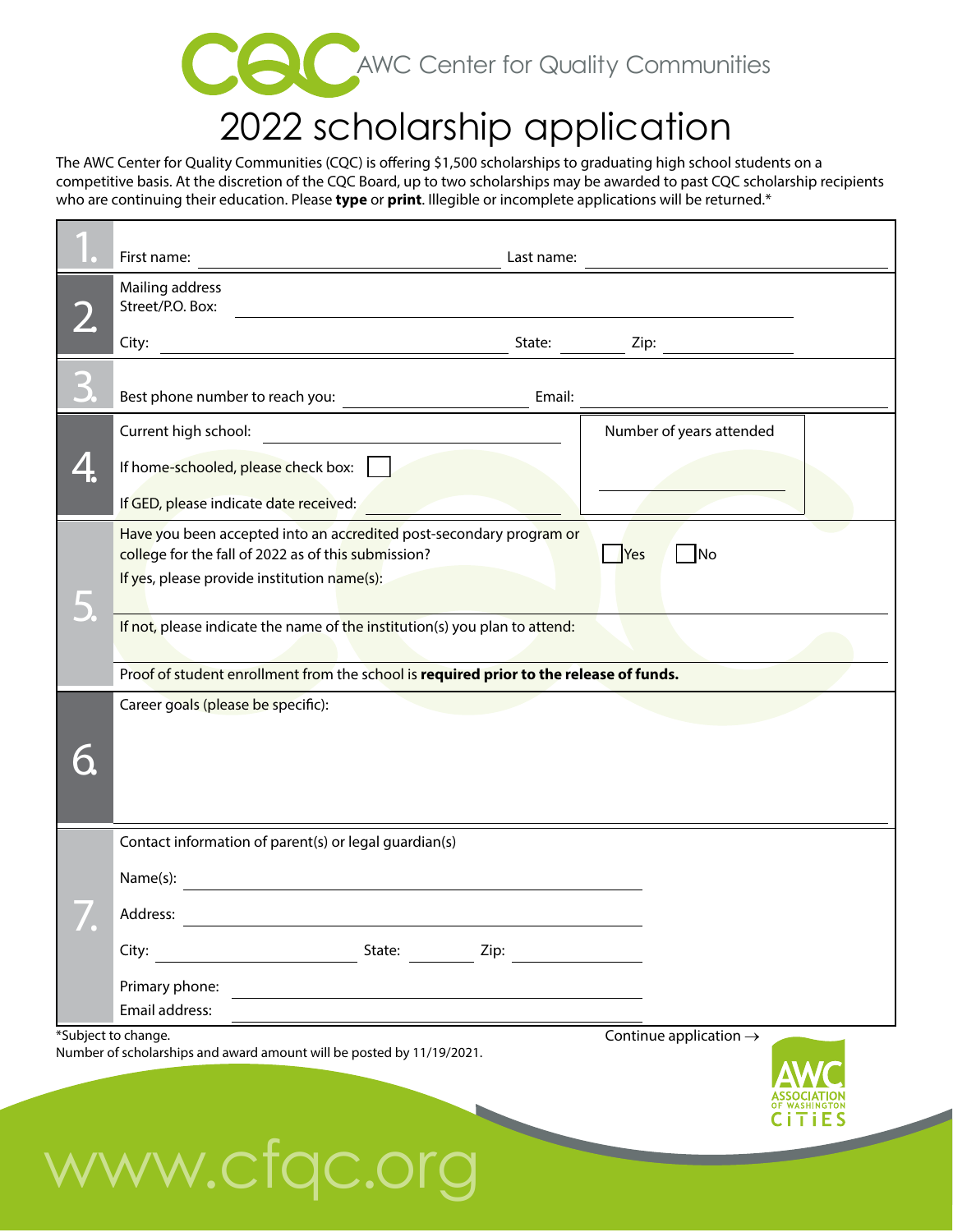|  | Please describe your financial need. Include any financial aid you will receive and/or any circumstances that would<br>help the committee understand your financial situation.                                                                                                                                                                                                                                                                                         |  |  |  |  |  |
|--|------------------------------------------------------------------------------------------------------------------------------------------------------------------------------------------------------------------------------------------------------------------------------------------------------------------------------------------------------------------------------------------------------------------------------------------------------------------------|--|--|--|--|--|
|  |                                                                                                                                                                                                                                                                                                                                                                                                                                                                        |  |  |  |  |  |
|  | List your city, community, and civic involvement activities. (No additional materials will be accepted.)                                                                                                                                                                                                                                                                                                                                                               |  |  |  |  |  |
|  |                                                                                                                                                                                                                                                                                                                                                                                                                                                                        |  |  |  |  |  |
|  |                                                                                                                                                                                                                                                                                                                                                                                                                                                                        |  |  |  |  |  |
|  | List your school involvement and academic honors and awards. (No additional materials will be accepted.)                                                                                                                                                                                                                                                                                                                                                               |  |  |  |  |  |
|  |                                                                                                                                                                                                                                                                                                                                                                                                                                                                        |  |  |  |  |  |
|  |                                                                                                                                                                                                                                                                                                                                                                                                                                                                        |  |  |  |  |  |
|  |                                                                                                                                                                                                                                                                                                                                                                                                                                                                        |  |  |  |  |  |
|  |                                                                                                                                                                                                                                                                                                                                                                                                                                                                        |  |  |  |  |  |
|  | Personal essay<br>In a separate document, write a concise essay in response to the following question. Please limit the length to two<br>pages.                                                                                                                                                                                                                                                                                                                        |  |  |  |  |  |
|  | Good leaders can quide and help others through both good and challenging times. This requires high standards of<br>responsibility, empathy, and cooperation. Share a leadership experience you've had in serving your community, school, or<br>family that has helped you understand the perspectives, motivations, and desires of people different from you. How has this<br>experience, along with your civics education, helped you become a more effective leader? |  |  |  |  |  |
|  | Applicant checklist (Send completed application packet to city for consideration):<br>Completed application including essay                                                                                                                                                                                                                                                                                                                                            |  |  |  |  |  |
|  | Completed and signed release form<br>Note:<br>Must be in good academic standing                                                                                                                                                                                                                                                                                                                                                                                        |  |  |  |  |  |
|  | Letter of recommendation from a nonrelative (such as a<br>Must be eligible to graduate spring/summer 2022<br>community leader, high school teacher, principal, or counselor).<br>This is separate from the letter of support from the city.                                                                                                                                                                                                                            |  |  |  |  |  |
|  |                                                                                                                                                                                                                                                                                                                                                                                                                                                                        |  |  |  |  |  |